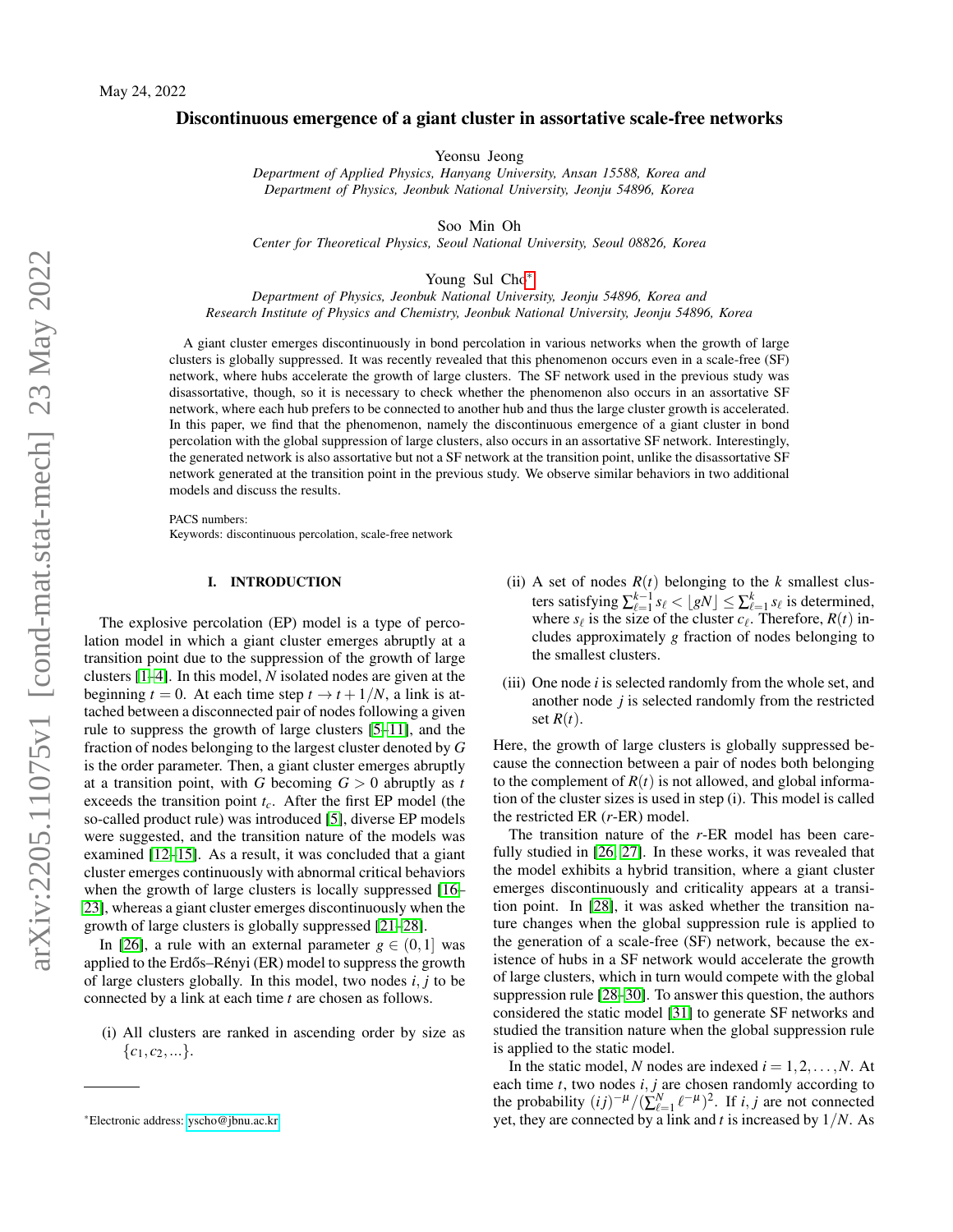a result, a SF network with the degree distribution  $P_k(k) \propto k^{-\lambda}$ is generated, where  $\lambda = 1 + 1/\mu$ . It has been shown that a giant cluster emerges continuously from the beginning  $t = 0$ for  $2 < \lambda < 3(1/2 < \mu < 1)$  in the thermodynamic limit  $N \rightarrow$  $\infty$  [\[32,](#page-5-14) [33\]](#page-5-15). These properties are presented in Fig. [1\(](#page-1-0)a) and (b). We remark that the average nearest neighbor degree of a node of degree *k* denoted by  $\langle k_{nn} \rangle(k)$  decreases as *k* increases in a large *k* range, as shown in Fig. [1\(](#page-1-0)c), and thus the generated SF network is disassortative. It has also been shown that this degree–degree correlation is an intrinsic property of the static model that arises because hubs avoid multiple edges and selfloops [\[34\]](#page-5-16).

The following process is considered in [\[28\]](#page-5-9) to apply the global suppression rule to the static model. At each time *t*, a set of nodes  $R(t)$  is determined with an external parameter  $g \in (0,1]$  following steps (i) and (ii) given above. Then one node *i* is selected randomly from the whole set according to the probability  $i^{-\mu}/(\sum_{\ell=1}^N \ell^{-\mu})$ , and another node *j* is selected randomly from the restricted set  $R(t)$  according to the probability  $j^{-\mu}/(\sum_{\ell \in R} \ell^{-\mu})$ . If *i*  $\neq j$  and they are not connected yet, they are connected by a link and  $t$  is increased by  $1/N$ . This model is called the restricted scale-free (*r*-SF) network model.

The transition nature of the *r*-SF model has been carefully studied in [\[28\]](#page-5-9), where it was revealed that a hybrid percolation transition is observed as in the *r*-ER model, and that the generated network is a scale-free network. We check these results in Fig. [1\(](#page-1-0)d) and (e):  $G(t)$  exhibits a shape like that of a hybrid percolation transition in Fig. [1\(](#page-1-0)d), and SF networks with the degree exponent  $\lambda = 1 + 1/\mu$  are generated in Fig. [1\(](#page-1-0)e). We remark that  $\langle k_{nn} \rangle(k)$  decreases as *k* increases, as shown in Fig. [1\(](#page-1-0)f), and thus the generated SF network is disassortative as in the static model. Moreover, high-degree nodes have lower values of  $\langle k_{nn} \rangle$  compared to those of the nodes of the static model (Fig. [1\(](#page-1-0)c)) with the same *k* at the same *t*. We guess that this result may occur because the global suppression rule in the *r*-SF model induces the high-degree nodes in the complement of  $R(t)$  to connect with low-degree nodes in *R*(*t*).

For a fixed degree distribution  $P(k) \sim k^{-\lambda}$ , it is known that the transition point is advanced in bond percolation in an assortative SF network compared to those in bond percolation in disassortative and uncorrelated SF networks [\[35–](#page-5-17)[37\]](#page-5-18). This is probably because in assortative SF networks, each hub prefers to be connected to another hub and thus the growth of large clusters is accelerated in bond percolation. Therefore, it is still a remaining problem to check whether a giant cluster emerges continuously by overcoming the global suppression rule when an assortative SF network is used instead of the disassortative SF network used in [\[28\]](#page-5-9).

In this paper, we show that a giant cluster indeed emerges discontinuously at a transition point in bond percolation even in assortative SF networks when the global suppression rule is applied. Unexpectedly though, we obtain the result that the generated network is not a scale-free network at the transition point. For simplicity, we do not determine whether the transition is a hybrid transition through further investigation into the existence of criticality at the transition point.

The rest of this paper is organized as follows. In Sec. [II,](#page-1-1)



<span id="page-1-0"></span>FIG. 1: (a–c) Simulation data obtained from the static model for  $\mu = 5/6$ . (a) *G* vs. *t* for  $N = 2^{10} \times 10^4$ . (b) *P<sub>k</sub>* vs. *k* for  $t = 0.2(\square), 0.4(\square)$ , and  $0.6(\triangle)$ . The dotted line is a guideline with a slope of  $-2.2$ . (c)  $\langle k_{nn} \rangle$  vs. *k* for *t* = 0.2(□), 0.4(○), and 0.6(△). (d–f) Simulation data obtained from the *r*-SF model for  $\mu = 5/6$ and *g* = 0.5. (d) *G* vs. *t* for  $N = 2^{10} \times 10^4$ . (e)  $P_k$  vs. *k* for  $t = 0.2(\square), 0.4(\square)$ , and  $0.6(\triangle)$ . The dotted line is a guideline with a slope of  $-2.2$ . (f)  $\langle k_{nn} \rangle$  vs. *k* for *t* = 0.2(□), 0.4(○), and 0.6(△).

we introduce a system where the global suppression rule is applied to bond percolation in an assortative SF network and show that it exhibits a discontinuous emergence of a giant cluster. We also investigate the degree distribution and degree–degree correlation at the transition point. In Sec. [III,](#page-3-0) we obtain similar results for several variants of the model used in Sec [II.](#page-1-1) In Sec. [IV,](#page-4-0) we discuss the results.

## <span id="page-1-1"></span>II. APPLICATION OF THE GLOBAL SUPPRESSION RULE TO BOND PERCOLATION IN ASSORTATIVE SF **NETWORKS**

In this section, we generate assortative SF networks and apply the global suppression rule to bond percolation in them. At first, we generate assortative SF networks following the rule introduced in [\[37\]](#page-5-18) as described below. At each time step, one node  $i$  ( $i = 1, ..., N$ ) is chosen randomly according to the probability  $i^{-\mu}/\sum_{\ell=1}^{N} \ell^{-\mu}$ . Another node *j* is selected randomly among the nodes with the same degree as *i*. If the two nodes *i* and *j* are not already connected by a link, a link is attached between them. We generate a network by attaching  $N\langle k \rangle/2$ number of links in this way, where  $\langle k \rangle$  is the average degree. We note that this process is a variant of the static model modified to connect nodes with the same degree. It is known that a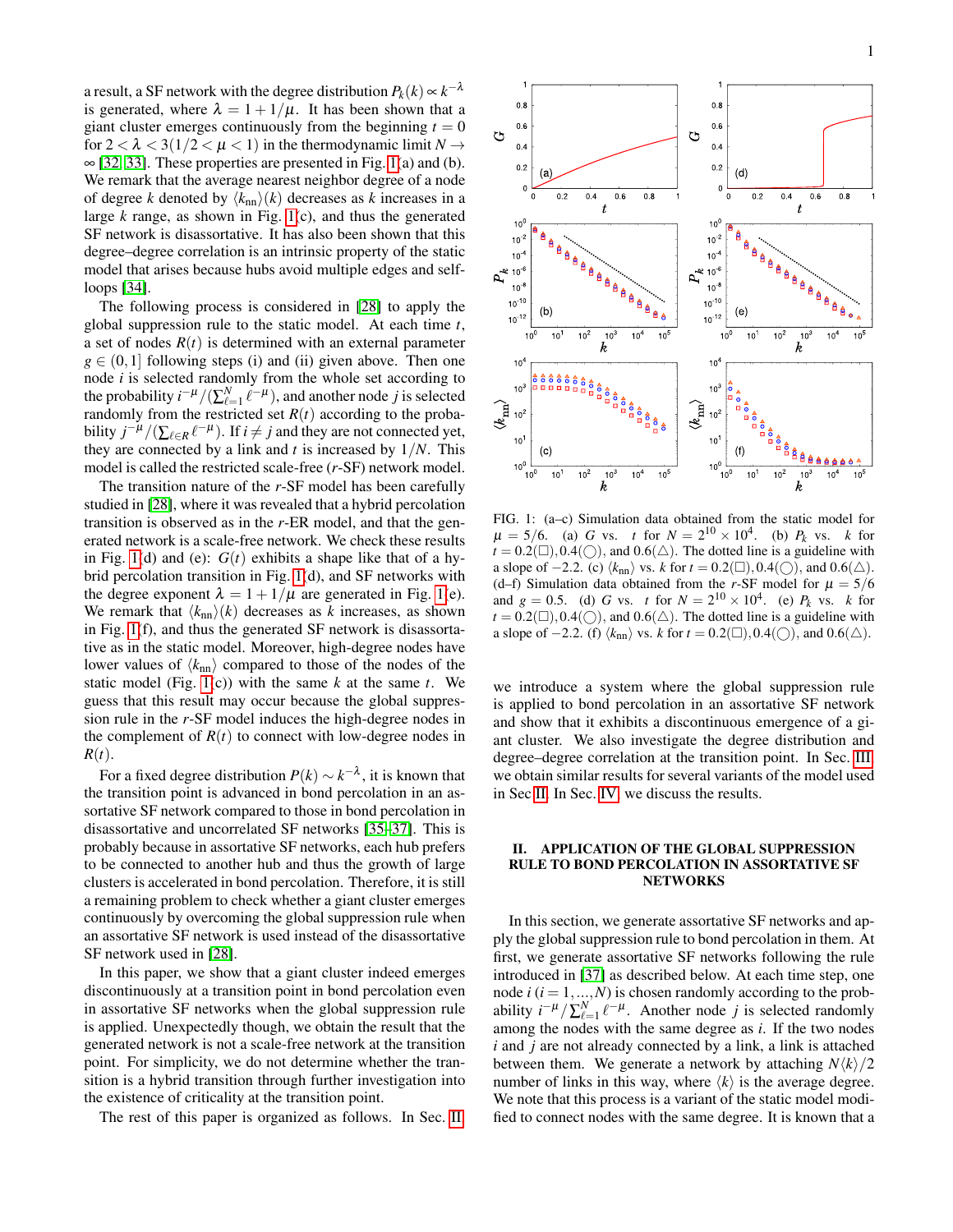

<span id="page-2-0"></span>FIG. 2: Data obtained from assortative SF networks for a fixed  $\langle k \rangle$  = 4 and  $\lambda = 2.2$ . (a,b)  $P_k$  (a) and  $\langle k_{nn} \rangle$  (b) vs. *k* for  $N/10^4 = 2^0$  ( $\square$ ),  $2^5$  ( $\bigcirc$ ), and  $2^{10}$  ( $\triangle$ ). The slopes of the dotted lines in (a) and (b) are −2.2 and 1.0, respectively. (c) *r* vs. *N*.

network generated from this process is an assortative SF network with the degree exponent  $\lambda = 1 + 1/\mu$  [\[37\]](#page-5-18). We observe the properties of such generated networks in Fig. [2\(](#page-2-0)a) and (b) where  $P_k \sim k^{-\lambda}$ , and  $\lambda = 1 + 1/\mu$  and  $\langle k_{nn} \rangle \langle k \rangle \sim k$ are observed in Fig. [2\(](#page-2-0)a) and (b), respectively. In Fig. [2\(](#page-2-0)c), we measure the assortativity coefficient *r*, which is the Pearson correlation coefficient between the degrees of neighboring nodes, where  $r > 0$  and increases monotonically with *N*. The results in Fig. [2\(](#page-2-0)b) and (c) support that the generated networks are indeed assortative.

We occupy the bonds in the generated networks where the nodes are connected by occupied bonds. We now apply the global suppression rule to bond percolation in the generated networks as described below. At each time  $t$ , the set  $R(t)$ of approximately *gN* nodes included in the smallest clusters is determined with an external parameter  $g \in (0,1]$  following steps (i) and (ii) in Sec. [I.](#page-0-1) An unoccupied bond is then randomly selected and occupied unless both nodes of the bond belong to the complement of  $R(t)$ . Figure [3](#page-2-1) presents the simulation results of this model.

In Fig. [3\(](#page-2-1)a), *G* increases more abruptly near the transition point as *N* increases. In Fig. [3\(](#page-2-1)b), we follow the analysis in [\[28\]](#page-5-9) to show that *G* exhibits a discontinuity in the thermodynamic limit  $N \rightarrow \infty$ . Specifically, we measure distributions of *G* denoted by  $P_G$  by changing  $t$  near the transition point for a fixed *N*. From this, we find that there exist  $t_c^-$  and  $t_c^+$ , where  $P_G$  has double peaks for  $t_c^- < t < t_c^+$  and that the peak in the small (large) *G* region disappears as *t* becomes larger (smaller) than  $t_c^+$  ( $t_c^-$ ). Therefore, a giant cluster with the size  $G(t_c^+)$  similar to the location of the peak of  $P_G$  in the large  $G$ region emerges as *t* exceeds  $t_c^+$ . In this respect,  $G(t_c^+)$  can be regarded as the giant cluster size just after the transition. As shown in the inset of Fig. [3\(](#page-2-1)b),  $G(t_c^+)$  converges to  $G_0 > 0$  as  $G(t_c^+) - G_0 \sim N^{-0.21}$ . We also check that  $t_c^+ - t_c^- \to 0$  and  $G(t_c^-) \to 0$  as  $N \to \infty$ , such that *G* indeed exhibits a discontinuity with the finite gap size  $G_0 > 0$  at  $t_c$ , where  $t_c$  is the limit of  $t_c^+, t_c^-$  as  $N \to \infty$ .

In Fig. [3\(](#page-2-1)c),  $r(t)$  drastically increases for  $t > t_c^+$ . To understand this phenomenon, we observe  $G(t_c^+) > (1 - g)$ , which results in all nodes belonging to  $R(t)$  thereby rendering the global suppression rule ineffective for  $t > t_c^+$ . Consequently, this model reduces to random bond percolation in the assortative SF networks, and  $r(t)$  drastically increases to the  $r$  values in Fig. [2\(](#page-2-0)c) as *t* increases.

In Fig. [3\(](#page-2-1)d), both  $r(t_c^+)$ ,  $r(t_c^-)$  are positive and increase with



<span id="page-2-1"></span>FIG. 3: Data obtained by applying the global suppression rule to bond percolation in the assortative SF networks used in Fig. [2.](#page-2-0) (a) *G* vs. *t* for  $N/10^4 = 2^0, 2^2, 2^4, 2^6, 2^8, 2^{10}$  from the right. (b)  $P_G$  vs. *G* at three values of *t* near the transition point. Inset:  $G(t_c^+) - G_0$  vs. *N* where  $G_0 \approx 0.55$  and slope of the solid line is approximately  $-0.21$ . (c) *r* vs. *t* for  $N/10^4 = 2^{\overline{0}}$ ,  $2^2$ ,  $2^4$ ,  $2^6$ ,  $2^8$ ,  $2^{10}$  from the right. (d)  $r(t_c^-)$ (■) and  $r(t_c^+)$  (●) vs. *N*. (e)  $\langle k_{\text{nn}} \rangle (t_c^-)$  for  $N/10^4 = 2^6$  (□),  $2^8$  (○),  $2^{10}$  ( $\triangle$ ). (f)  $\langle k_{\rm nn} \rangle (t_c^+)$  for  $N/10^4 = 2^6$  ( $\Box$ ),  $2^8$  ( $\bigcirc$ ),  $2^{10}$  ( $\triangle$ ). (g)  $P_k(t_c^-)$  vs. *k* for  $N/10^4 = 2^6$  (□),  $2^8$  (○),  $2^{10}$  (△). (h)  $P_k(t_c^+)$  vs. *k* for  $N/10^4 = 2^6$  ( $\Box$ ),  $2^8$  ( $\bigcirc$ ),  $2^{10}$  ( $\triangle$ ). The solid lines in (g) and (h) are exponential functions proportional to  $\exp(-ax)$  with  $a \approx 2.0$ .

*N* such that we expect  $r(t_c) > 0$  in the limit  $N \to \infty$ . This result means that an assortative network is constructed at *t<sup>c</sup>* in the assortative SF networks even though the global suppression rule induces the constructed network to be disassortative, as described in Sec. [I](#page-0-1) when discussing the difference between Fig. [1\(](#page-1-0)c) and (f). As expected from  $r(t_c^+), r(t_c^-) > 0$ in Fig. [3\(](#page-2-1)d),  $\langle k_{nn} \rangle (t_c^-)$  and  $\langle k_{nn} \rangle (t_c^+)$  increase with *k* as shown in Fig. [3\(](#page-2-1)e) and (f), respectively.

Interestingly,  $P_k(t_c^-)$  and  $P_k(t_c^+)$  decrease exponentially as shown in Fig. [3\(](#page-2-1)g) and (h), respectively, even though the underlying network follows  $P_k \sim k^{-\lambda}$ . In other words, the constructed networks at *t<sup>c</sup>* are not SF networks, in contrast to the underlying network being a SF network. This result also differs from the construction of SF networks at the transition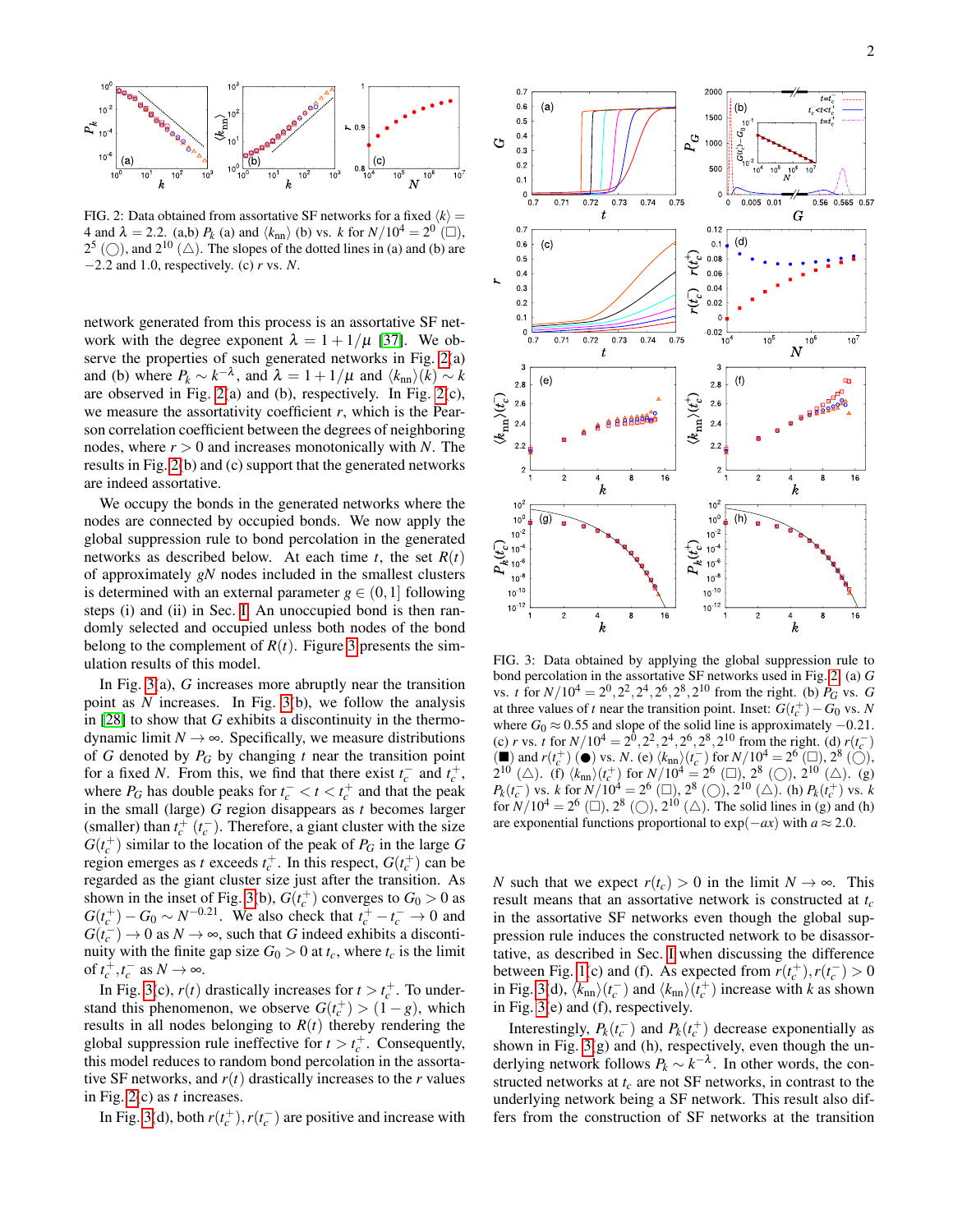point when the global suppression rule is applied to the static model, see Fig. [1\(](#page-1-0)e) [\[28\]](#page-5-9).

We interpret this phenomenon qualitatively as follows. If the global suppression rule is applied to bond percolation in the SF networks, hubs may belong to the complement of *R*. Since the bond between nodes belonging to the complement of *R* cannot be occupied according to the global suppression rule, link occupation between hubs may not be allowed. The underlying networks in our model are assortative SF networks, whereas the static model generates disassortative SF networks. In the assortative SF networks of our model, the neighbors of each hub are mostly hubs, as shown in Fig. [2\(](#page-2-0)b), unlike the disassortative SF networks generated by the static model. Therefore, most of the bonds connected to each hub are not occupied up to *t<sup>c</sup>* where the global suppression rule is effective in the assortative SF networks of our model. As a result,  $P_k$  of the occupied bonds at  $t_c$  decreases exponentially, as shown in Fig.  $3(g)$  and (h).

## <span id="page-3-0"></span>III. MODIFIED RESTRICTED SCALE-FREE NETWORK MODELS TO REDUCE THE DEGREE DIFFERENCE BETWEEN NEIGHBORS

In the previous section, we applied the global suppression rule to bond percolation in assortative SF networks. In the model, a giant cluster emerges discontinuously, and the constructed network is an assortative network with a positive assortativity coefficient at the transition point. Moreover, it was shown that the constructed network is not a SF network even though the underlying network is a SF network.

In this section, we introduce two additional models and show that they exhibit similar behaviors. In both models, at each time *t*, the set  $R(t)$  of approximately *gN* nodes is determined for the external parameter  $g \in (0,1]$  following steps (i) and (ii) in Sec. [I,](#page-0-1) and a node  $i \in R(t)$  is chosen randomly according to the probability  $i^{-\mu}/(\sum_{\ell \in R} \ell^{-\mu})$ . The difference between the two models appears when *i* selects another node to connect to.

In the first additional model, *i* connects to the node with the most similar degree among all nodes. In the second additional model, two candidates  $j_1$  and  $j_2$  are randomly selected among all nodes, and then *i* connects to the node with a smaller difference in degree between the two candidates.

We note that these models are variants of the *r*-SF model [\[28\]](#page-5-9) modified to reduce the difference in degree between neighbors. Moreover, we choose *i* from the restricted set  $R(t)$  rather than from the entire system, for the following reason. If *i* is selected randomly from the entire system according to the probability  $i^{-\mu}/(\sum_{\ell=1}^{N} \ell^{-\mu})$  while the node to be connected with *i* is selected from the restricted set  $R(t)$ , *i* will be mainly a hub. Accordingly, the degree difference between these nodes should be large because  $R(t)$  may contain only low-degree nodes and thus no hubs.

Figure [4](#page-3-1) presents the results of applying the analysis used in Fig. [3](#page-2-1) to the first additional model. In Fig. [4\(](#page-3-1)a), *G* increases more abruptly near the transition point as *N* increases. In Fig. [4\(](#page-3-1)b), we follow the analysis in Fig. [3\(](#page-2-1)b) and show that



<span id="page-3-1"></span>FIG. 4: Data are obtained from the modified *r*-SF model with  $\lambda = 2.2$  and  $g = 0.5$ , where a node in the set R is connected to the node with the most similar degree. (a) *G* vs. *t* for  $N/10^3$  =  $2^0$ ,  $2^1$ ,  $2^2$ ,  $2^3$ ,  $2^4$ ,  $2^5$ ,  $2^6$ ,  $2^7$ , where the maximum slope increases as *N* increases. (b)  $P_G$  vs. *G* at three values of *t* near the transition point. Inset:  $G(t_c^+) - G_0$  vs. *N* where  $G_0 = 0.6$  and the slope of the solid line is  $-0.18$ . (c) *r* vs. *t* for  $N/10^3 = 2^0, 2^1, 2^2, 2^3, 2^4, 2^5, 2^6, 2^7$  from the bottom up. (d)  $r(t_c^-)$  (■) and  $r(t_c^+)$  (●) vs. *N*. (e)  $\langle k_{nn} \rangle (t_c^-)$  for  $N/10^3 = 2^3$  ( $\square$ ),  $2^5$  ( $\square$ ),  $2^7$  ( $\triangle$ ). (f)  $\langle k_{nn} \rangle (t_c^+)$  for  $N/10^3 = 2^3$  ( $\square$ ), 2<sup>5</sup> (○), 2<sup>7</sup> (△). (g)  $P_k(t_c^-)$  vs. *k* for  $N/10^3 = 2^3$  (□), 2<sup>5</sup> (○), 2<sup>7</sup> ( $\triangle$ ). (h)  $P_k(t_c^+)$  vs. *k* for  $N/10^3 = 2^3$  ( $\Box$ ),  $2^5$  ( $\Diamond$ ),  $2^7$  ( $\triangle$ ). The solid lines in (g) and (h) are exponential functions proportional to  $\exp(-ax)$  with  $a \approx 1.9$  and  $a \approx 1.3$ , respectively.

*G* exhibits a discontinuity in the thermodynamic limit  $N \rightarrow \infty$ with the finite gap size  $G_0 > 0$  at  $t_c$ , where  $G_0$  and  $t_c$  are limits of  $G(t_c^+)$  and  $t_c^+$   $(t_c^-)$  as  $N \to \infty$ , respectively. In Fig. [4\(](#page-3-1)c), *r* increases drastically for  $t > t_c^+$ . To understand this phenomenon, we observe  $G(t_c^+) > (1 - g)$ , where all nodes belong to  $R(t)$ . Therefore, links would mainly connect between hubs, and thus *r* would increase drastically for  $t > t_c^+$ . In Fig. [4\(](#page-3-1)d), we expect  $r(t_c) > 0$  in the limit  $N \to \infty$ . This result means that an assortative network is constructed at *t<sup>c</sup>* because of the rule that  $i \in R$  is connected to the node with the most similar degree among all nodes, even though the global suppression rule induces the constructed network to be disassortative, as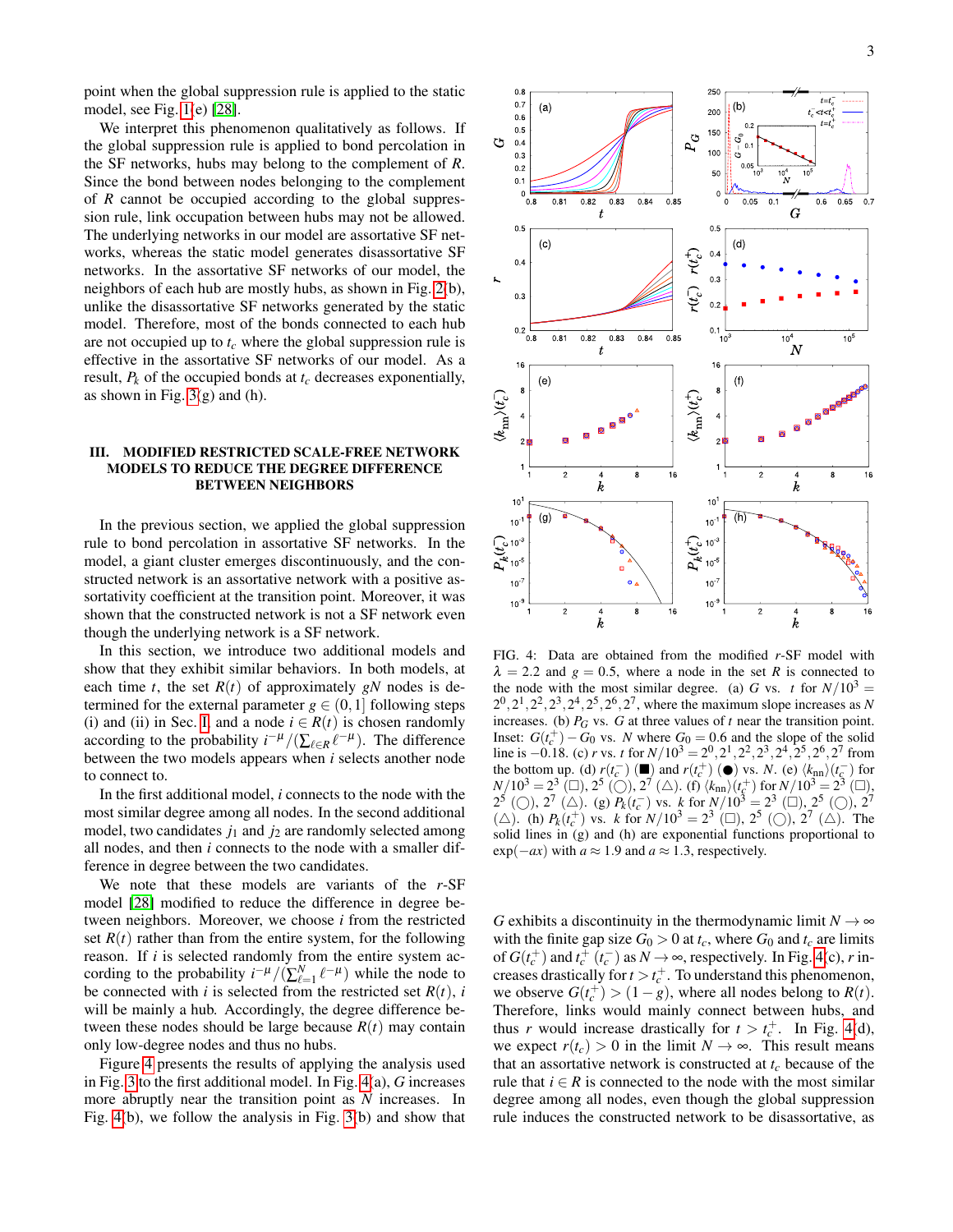

<span id="page-4-1"></span>FIG. 5: Data are obtained from the modified *r*-SF model with  $\lambda = 2.2$ and  $g = 0.5$ , where a node in the set *R* is connected to the node with a smaller degree difference between two node candidates. (a) *G* vs. *t* for  $N/10^4 = 2^4$ ,  $2^6$ ,  $2^8$ ,  $2^{10}$ , where the maximum slope increases as *N* increases. (b)  $P_G$  vs. *G* at three values of *t* near the transition point. Inset:  $G(t_c^+) - G_0$  vs. *N* where  $G_0 = 0.6$  and the slope of the solid line is  $-0.13$ . (c) *r* vs. *t* for  $N/10^4 = 2^4, 2^6, 2^8, 2^{10}$  from the top down. (d)  $r(t_c^-)$  (■) and  $r(t_c^+)$  (●) vs. *N*. (e)  $\langle k_{nn} \rangle (t_c^-)$  for  $N/10^4 = 2^6$  ( $\Box$ ),  $2^8$  ( $\bigcirc$ ),  $2^{10}$  ( $\triangle$ ). (f)  $\langle k_{\rm nn} \rangle (t_c^+)$  for  $N/10^4 = 2^6$ (□),  $2^8$  (○),  $2^{10}$  (△). (g)  $P_k(t_c^-)$  vs. *k* for  $N/10^4 = 2^6$  (□),  $2^8$  (○),  $2^{10}$  ( $\triangle$ ). (h)  $P_k(t_c^+)$  vs. *k* for  $N/10^4 = 2^6$  ( $\Box$ ),  $2^8$  ( $\bigcirc$ ),  $2^{10}$  ( $\triangle$ ), where the slope of the dotted line is  $-2.2$ . The solid lines in (g) and (h) are exponential functions proportional to  $\exp(-ax)$  with  $a \approx 1.2$ .

described in the discussion of the difference between Fig. [1\(](#page-1-0)c) and (f) in Sec. [I.](#page-0-1) In Fig. [4\(](#page-3-1)e) and (f),  $\langle k_{nn} \rangle$  increases with *k* near  $t_c$  as expected through Fig. [4\(](#page-3-1)d). In Fig. 4(g),  $P_k(t_c^-)$  decreases faster than exponential. This result shows that link attachments to hubs are effectively inhibited up to  $t_c^-$  because of the rule that  $i \in R$  is connected to the node with the most similar degree among all nodes. In Fig. [4\(](#page-3-1)h),  $P_k(t_c^+)$  decreases exponentially with a bump in the large *k* region. We interpret that the bump forms because link attachments between hubs occur dominantly up to  $t = t_c^+$  after *G* exceeds  $1 - g$ .

In Fig. [5,](#page-4-1) similar results for the second additional model are presented. In (a) and (b) in the figure, it is shown that *G* exhibits a discontinuity at  $t_c$  with the gap size  $G_0 > 0$  in the

thermodynamic limit  $N \to \infty$ . In Fig. [5\(](#page-4-1)c) and (d),  $r(t_c) > 0$ and thus an assortative network is constructed at *tc*. However,  $r(t)$  decreases as *t* increases beyond  $t_c^+$ , as shown in Fig. [5\(](#page-4-1)c), unlike the behaviors of the other models presented in Fig. [3\(](#page-2-1)c) and Fig. [4\(](#page-3-1)c). We check the case where  $G(t_c^+) > 1-g$  and thus all nodes belong to  $R(t)$  for  $t > t_c^+$ . In other words, two candidate node pairs,  $(i, j_1)$  and  $(i, j_2)$ , are chosen randomly among all nodes according to the probabilities  $(ij_1)^{-\mu}/(\sum_{\ell=1}^N \ell^{-\mu})^2$ and  $(ij_2)^{-\mu}/(\sum_{\ell=1}^N \ell^{-\mu})^2$ , respectively, and the pair with the smaller degree difference is connected for  $t > t_c^+$ . We note that disassortative SF networks are generated in the static model, where a pair of nodes  $(i, j)$  is chosen randomly according to the probability  $(ij)^{-\mu}/(\sum_{\ell=1}^{N} \ell^{-\mu})^2$  and connected. Therefore, we guess that the competitive rule using only two link candidates would generate disassortative networks, and thus *r* decreases as *t* increases beyond  $t_c^+$ . In Fig. [5\(](#page-4-1)e) and (f),  $\langle k_{nn} \rangle$  increases with *k* near  $t_c$  as expected through Fig. [5\(](#page-4-1)d). In Fig. [5\(](#page-4-1)g),  $P_k(t_c^-)$  decreases exponentially and SF networks are not generated because link attachments to hubs are effectively inhibited by the competitive rule up to  $t_c^-$ . In Fig. [5\(](#page-4-1)h),  $P_k(t_c^+)$ shows a short power-law regime in the large *k* region, where the regime forms because link attachments between hubs occur dominantly up to  $t = t_c^+$  after *G* exceeds  $1 - g$ .

#### <span id="page-4-0"></span>IV. CONCLUSION

In summary, we modified rules to make the degrees of connected nodes become similar in hybrid percolation transition models generating disassortative SF networks at the transition point. In the three models that we used, assortative networks are generated at the transition points as expected, but the generated networks are not SF networks. We also checked that a giant cluster emerges discontinuously at the transition point.

The motivation of this work was to observe continuous transitions by accelerating connections between hubs even when the global suppression rule is applied. However, continuous transitions were not observed in the models that we considered. In [\[36\]](#page-5-19), it was reported that percolation in assortative networks share common properties with percolation in growing networks. Therefore, the existing result in [\[25\]](#page-5-20) that a giant cluster emerges discontinuously when the global suppression rule is applied to percolation in growing networks might explain our results. Furthermore, applying the global suppression rule to percolation in assortative growing networks can be an attempt to observe continuous transition by overcoming the global suppression rule.

We note that all of these models fail to generate assortative SF networks at the onset of the transitions. Therefore, future work should find a new rule that generates assortative SF networks at the onset of the transition when applied to hybrid percolation transition models. Studying the transition nature of such a model would be of interest.